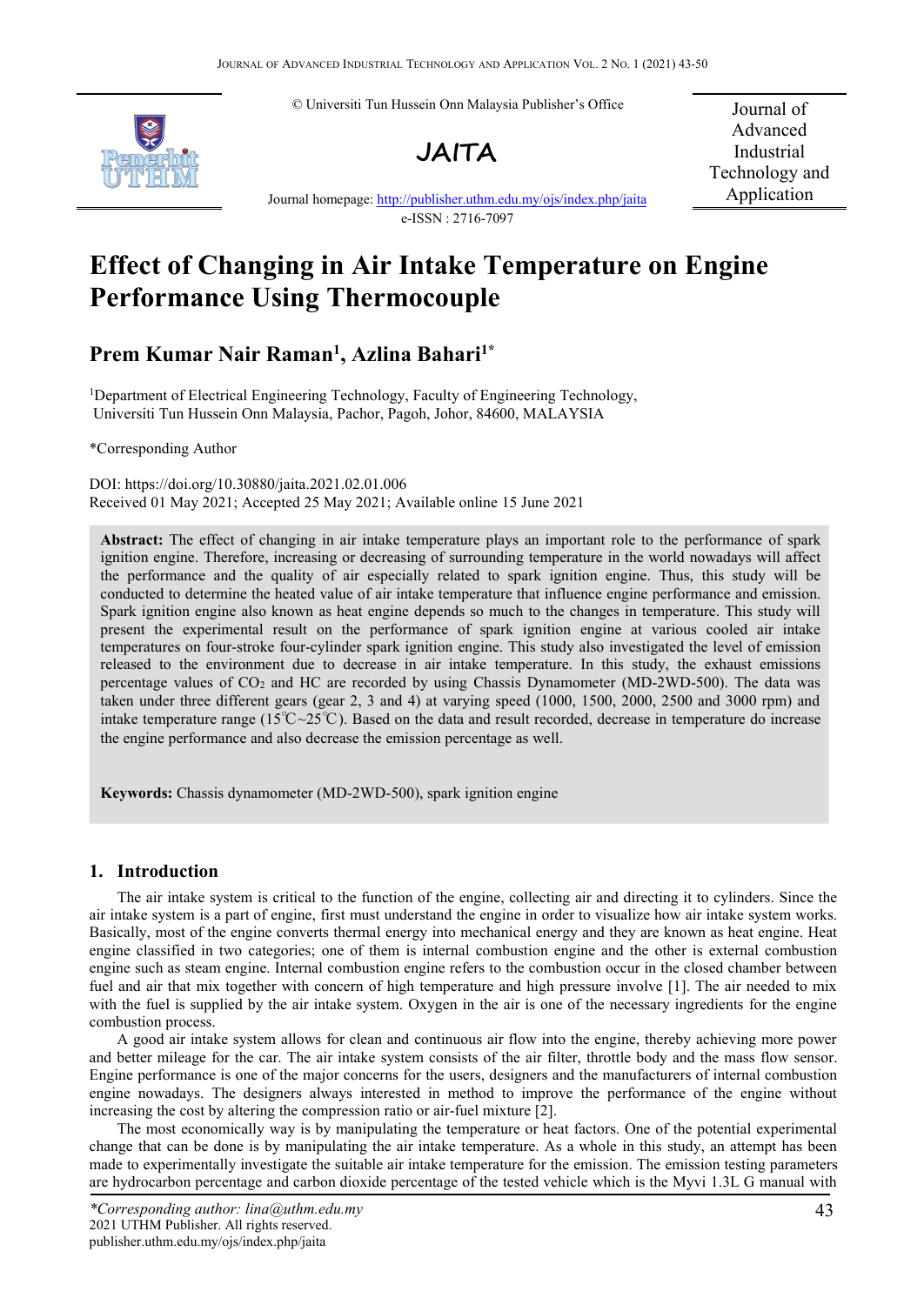3 different gears with varying speed (1000, 1500, 2000, 2500 and 3000 rpm) and intake temperatures (15℃~25℃). The result will contribute to the future car designers to set the default temperature without depending on the ambient temperature.

#### **1.1 Literature Review**

First theory of internal combustion engine was established in late sixteenth century; however, the theory was relinquished because of the steam control motor begin to demonstrate a great deal of guarantee by the development of steam power engine. In 1876 Nicklaus August Otto showed the true principal 4-stroke cycle and it ended up known as Otto Cycle [3]. Internal Combustion Engines (ICE) manufacture mechanical power from the energy contained within the fuel, as a result of the combustion method occurred within the ICE. The high-pressure gases then expand and push the piston to a mechanical mechanism to rotate the rotating shaft. The rotating shaft reacted as an output of the engine, connected to a transmission or gear train to transmit the energy to drive a vehicle (see Fig.1).

The Spark Ignition engine is quite a straightforward product and that is why it's a lower initial price. The matter with spark ignition engine is its poor half load potency by examination to full load potency because of giant loss throughout gas exchange impact by low combustion and low physics potency. There are many findings concerning the relation of close temperature or intake temperature to the performance of engine, expressing that the usage of spark ignition engine, the effect increasing the intake temperature has a bonus of reducing exhaust emission, however high head temperature will increase thermal stress within the top of piston crown that will increase the tendency to knock, pre ignition and reduces meter potency [4].



**Fig. 1 - The working principle of SI Engine [5]**

Combustion, also known as burning, is the basic chemical process of releasing energy from a fuel and air mixture. In an internal combustion engine (ICE), the ignition and combustion of the fuel occurs within the engine itself. The engine then partially converts the energy from the combustion to work. The engine consists of a fixed cylinder and a moving piston. Complete combustion or simply renowned is to properly expend all the gasoline and not have any leftovers. In complete combustion, the fuels or chemical utterly burning and solely manufacture greenhouse emission and water. There must be enough offered chemical element for each atom within the compound to seek out a match or a combine within the environmental air. The organic compound burns in conjunction with atmosphere chemical element,  $O<sub>2</sub>$  and created water and greenhouse emission,  $CO<sub>2</sub>$ .

$$
CH_4 + 2O_2 \rightarrow CO_2 + 2H_2O \tag{1}
$$

If there is not enough oxygen present to completely burn the fuel to carbon dioxide and water, it is called in complete combustion. Incomplete combustion can cause pollution and fuel inefficiency. Usually in complete combustion produce less heat than complete combustion. According to previous study, incomplete combustion is due to improper mixing and flame quenching. Improper mixing is incomplete mixing of air and fuel when some particle of fuel does not find molecule of oxygen to burn [6].

$$
4CH_4 + 7O_2 \rightarrow 2CO + 2CO_2 + 8H_2O \tag{2}
$$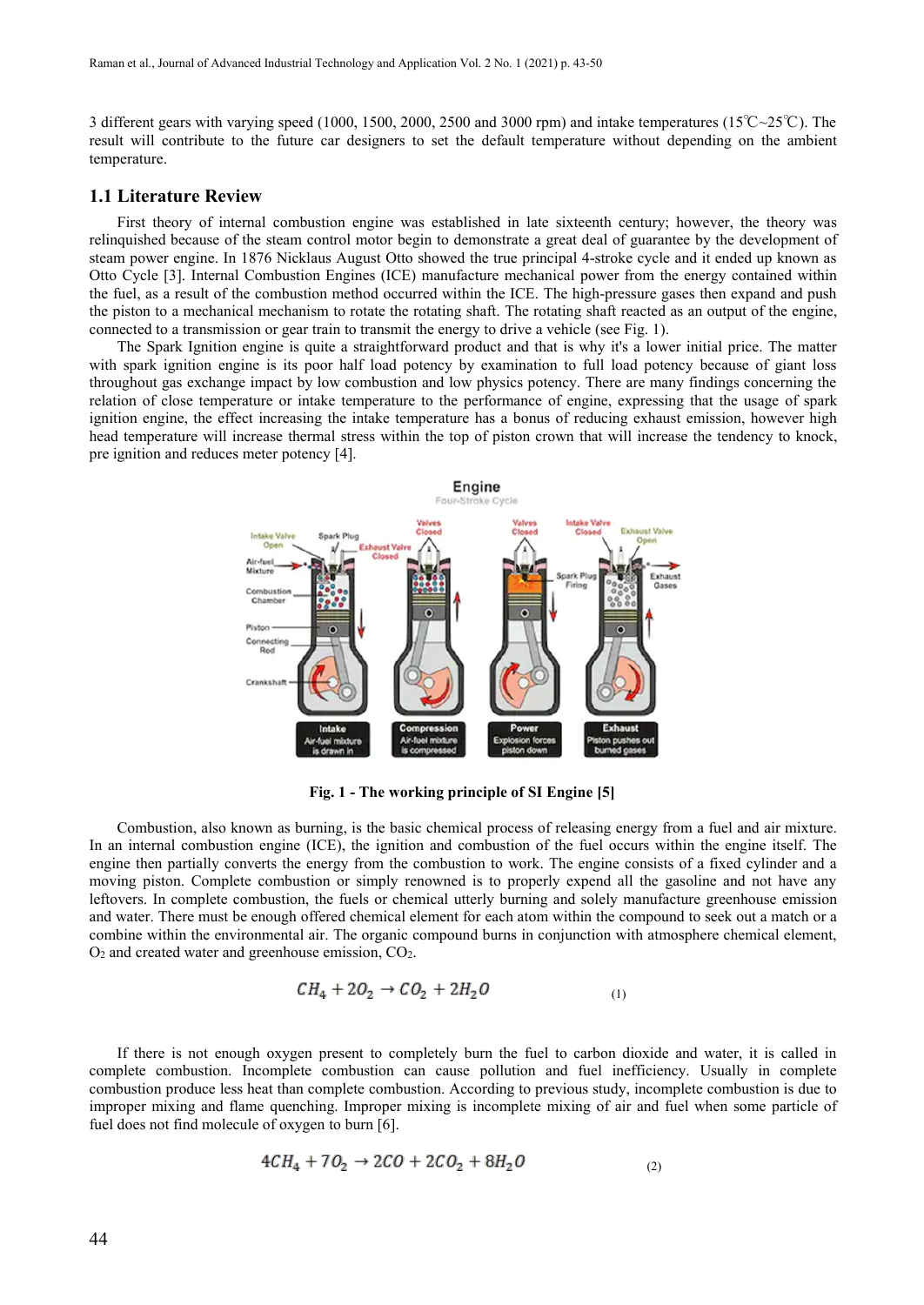Engine power or power unit is that the most power that associate degree engine will place out. It is often expressed in kilowatts or power unit. The ability output depends on the dimensions and style of the engine, however additionally on the speed at that it's running and the load or force. Most power is achieved at comparatively high speeds and at high load. Power is the amount of work done per specific time or the rate of doing work. The measure of the engine's ability to apply power generations called torque. Engine torque is normally measured by a dynamometer. Brake power refers to the amount of usable power delivered by the engine to the crankshaft [7]. Brake Power also refers to the measurement output of the engine. This power from the engine drive shaft is measured by a dynamometer also known as brake. The engine isconnected to a brake or dynamometer, which can be loaded in such a way that the torque exerted by the engine can be measured.

$$
Brake\ power, BP=2IINT
$$

(3)

Emissions from internal combustion engine are one of major concern to world today because of their negative impact on air quality, human health, and global warming. Therefore, there is an integrated effort by most governments to control them. Emissions from combustion include unburned hydrocarbons (HC) and carbon monoxide [8]. Each of the emissions as the result of typical combustion have their own level of toxicity and, when combined with other elements such as water droplets in the atmosphere, can create hazardous pollution scenarios. Each element of exhaust emissions carries its own properties, which can become significant problems when large groups of vehicles are constantly traveling the same roads day in and day out [8]. These exhaust gasses are the gaseous emitted as a result of the combustion of fuels such as natural gas, gasoline, petrol, biodiesel blends, diesel fuel, fuel oil, or coal. According to the type of engine, it is discharged into the atmosphere through an exhaust pipe, flue gas stack, or propelling nozzle.

During combustion, the carbon (C) from the fuel combines with oxygen  $(O_2)$  from the air to produce carbon dioxide (CO2) In the presence of oxygen, including atmospheric concentrations, carbon monoxide burns with a blue flame, producing carbon dioxide. The oxidation rate of  $CO<sub>2</sub>$  limited by reaction of the kinetics and therefore, can be accelerated only to a certain extent by improvements in air and fuel mixing during the combustion process. The hydrocarbons are thus mainly particles of unburned and partly burned original fuel. Lubrication oil also contributes to the emission of hydrocarbons. Hydrocarbon emissions can be a variety of different configurations with different contents of for example H, C, N, S and O and in different sizes from methane  $(CH<sub>4</sub>)$  to longer hydrocarbon chains.

Any engine that runs by internal combustion of fuel needs air to operate (see Fig. 2). The air intake system is critical to the function of the engine, collecting air and directing it to individual cylinders, but that's not all. That's because without air especially oxygen, fuels cannot burn and provide the combustion that force to power the engine. In modern automobiles, the air must be cleaned before introduced the inlet manifold and combustion chamber. In addition, modern engines rely on a precise ratio of air to fuel. When the engine is starved of air, the fuel mix is said to run too rich, which in effect the performance of the engine. The air supplied to the engine through inlet manifold [9].



**Fig. 2 - Block Diagram of the air intake system [7]**

#### **2. Materials and Methodology**

#### **2.1 Materials**

The materials needed and used in this project mostly are used in automotive lab where emission testing is done using emission analyzer (Bosch 060 and 070). The whole testing is made by using 1.3L 4-stroke Myvi engine and undergoes emission testing (hydrocarbon and carbon monoxide). The manipulating variables in the test are the RPM, air intake temperature and the gear(Gear 2, 3 and 4). For the air intake temperature, a cooler is set up on the air intake system with Thermocouple and Digital temperature controller (DTC) to vary the air intake temperature according to the preferred condition. The cooling system consist of relay, 15-amp fuse and a CPU fan.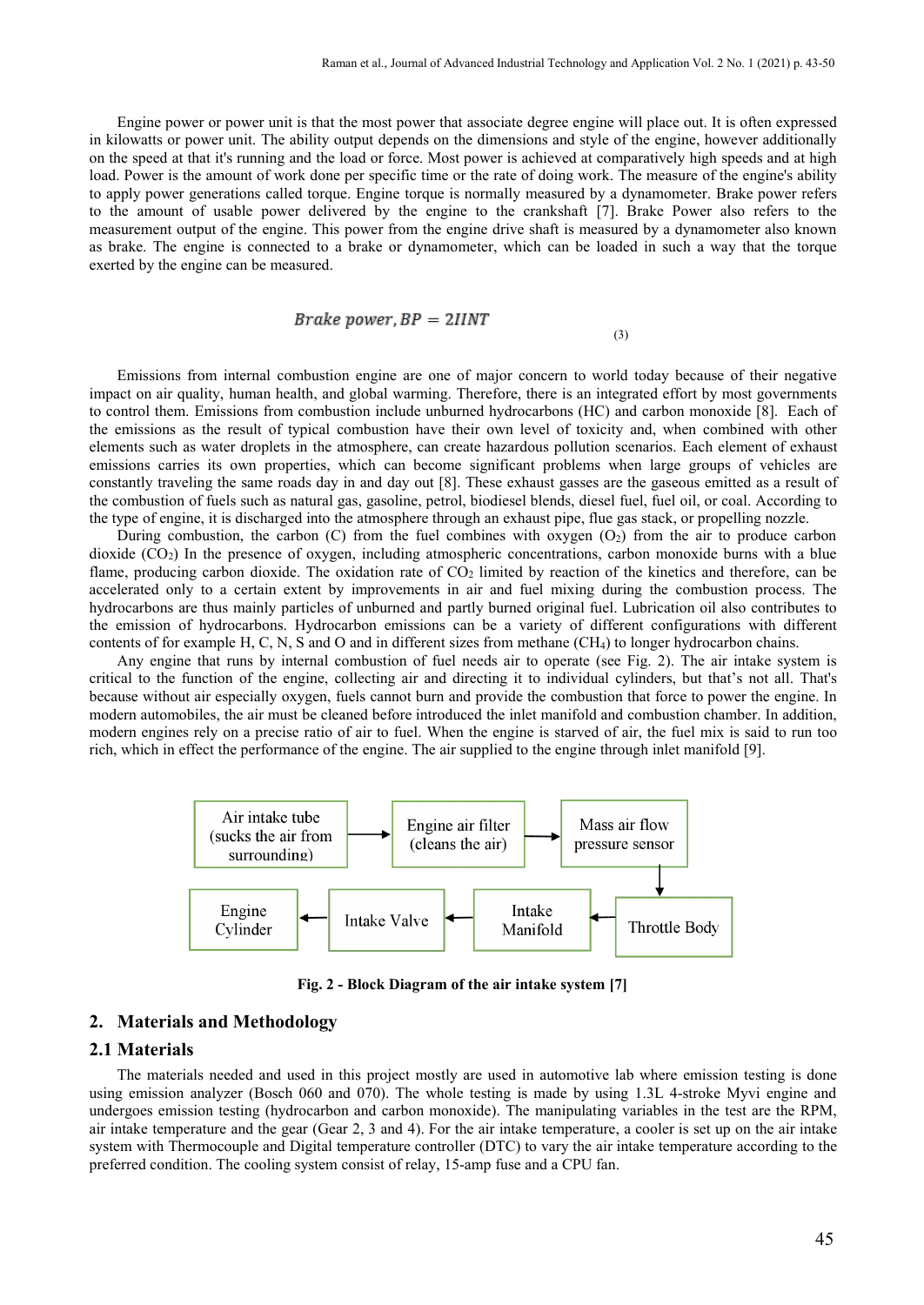- i. Emission testing tools:
	- Emission analyzer (Bosch 060 and 070)
	- Chassis Dynamometer (MD-2WD-500)
	- Spark ignition engine
- ii. Cooling system:
	- Air intake system
	- CPU fan
	- Air inlets
	- Microwave airtight container
	- Ice cubes
- iii. Electrical components
	- Thermocouple To detect the temperature inside air intake system
	- Digital Temperature Controller (DTC) To vary air intake temperature according to the preferredcondition.
	- 12V Battery To provide current for Digital Temperature Controller and CPU fan.
	- Fuse 15 amp To provide overcurrent protection.
	- Relay Simple switches which are operated both electrically and mechanically.
	- Alligator car battery clips To connect the wires.

#### **2.1 Experimental Setup for Emission Testing**

Setup the car on dynamometer and the ratchet strap harness is fixed so that the vehicle is hold onto the position (see Fig. 3). Once the strap harness is fixed and checked, the tachometer is fixed to detect the engine speed when the car is running. The modified air intake system is installed substituting the old one. Once the cooling system is all setup, the On-Board Diagnosis (OBD) device are plugged in with cable that connected with car's ECU. The Bluetooth connection between the OBD and the computer is established. The Bosch Emission Analysis (BEA) software is run on the computer. The manipulating variables in the test are RPM, air intake temperature and the gear(Gear 2, 3 and 4). The Hydrocarbon percentage and carbon dioxide percentage is taken with the cooling system and without the cooling system.



**Fig. 3 - The schematic diagram for experimental setup**

#### **3. Results and Discussions**

This part will discuss and analyze result of the experiment that have been conducted to obtain the data of emission of the 4-stroke engine. The test is to investigate and compare the data obtained before and after the installation of the cooler in terms of emission (hydrocarbon and carbon dioxide).

## **3.1 Hydrocarbon Percentage Value**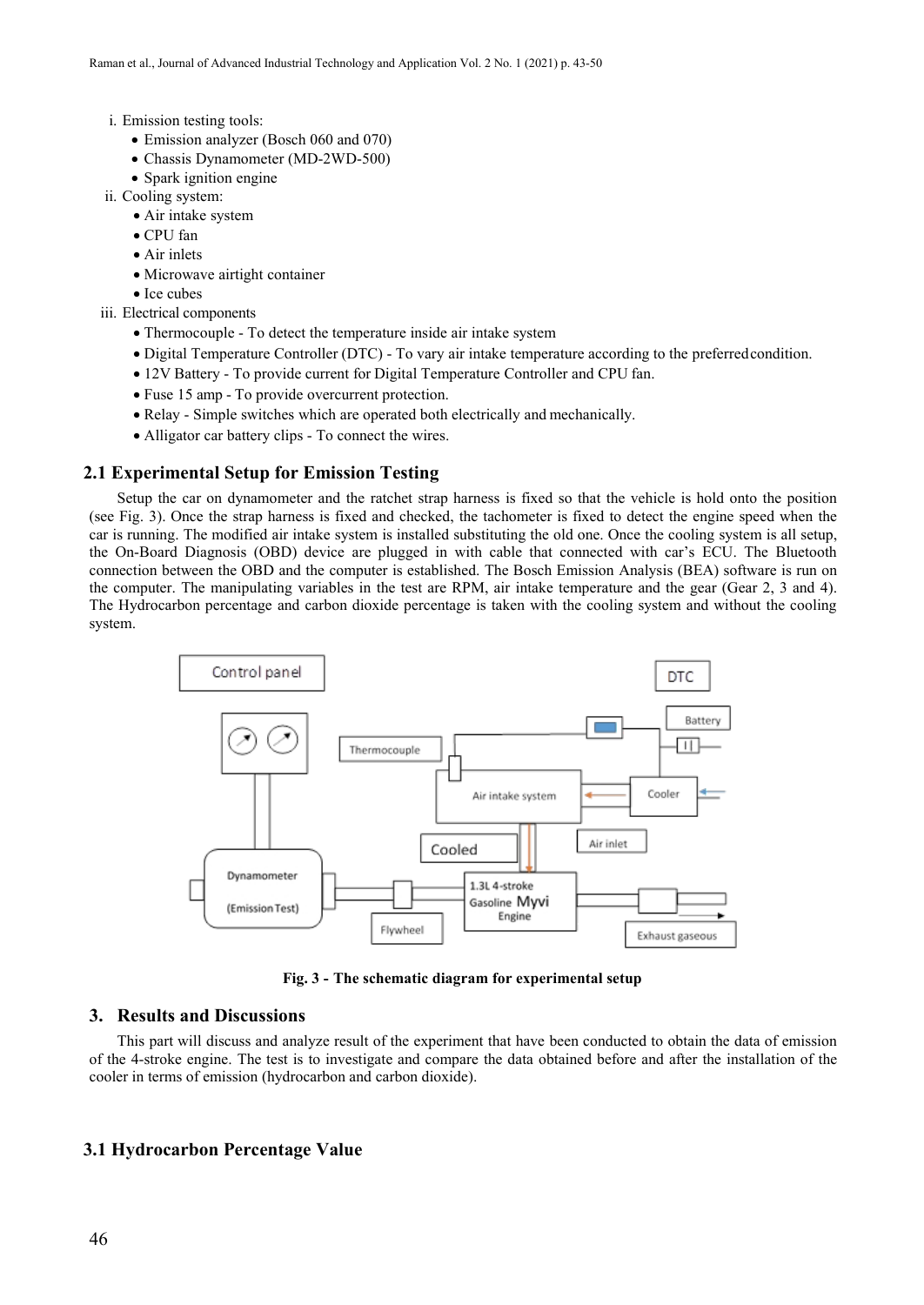In gear 2, the hydrocarbon value decreases with the presence of cooler compared to the hydrocarbon value without the presence of cooler as tabulated in Table 1. This is because the cooled air leads to partial combustion and this decrease the hydrocarbon level as the engine piston works at its usual speed but at cooled air intake temperature decreasing it combustion efficiency. The highest hydrocarbon value with cooler recorded was 10.10% at 3000rpm and the lowest was 6.23% at 1000rpm.



**Fig. 4 - Bar graph of gear 2 hydrocarbon percentage value (%) against speed (rpm)**

While for the hydrocarbon level without cooler the highest value was 11.20% and the lowest was 10.30%. For gear 3 the highest hydrocarbon value with cooler recorded was 10.08% at 3000rpm and the lowest was 6.77% at 1000rpm (see Table 2 and Fig. 5). While for the hydrocarbon level without cooler the highest value was 19.21% and the lowest was 7.70%.

| Table 2 - The gear 3 - hydrocarbon percentage value (%) |                |      |      |       |       |       |
|---------------------------------------------------------|----------------|------|------|-------|-------|-------|
| Gear 2                                                  | Rpm            | 1000 | 1500 | 2000  | 2500  | 3000  |
| <b>Hydrocarbon</b> Cooler<br>(%)                        |                | 6.77 | 73   | 8 2 2 | 9 1 2 | 10.08 |
|                                                         | Without cooler | 7.7  | 131  | 15.42 | 1792  | 19.21 |

| <b>R</b> pm               | 1000 | 1500 | 2000  | 2500  | 3000  |
|---------------------------|------|------|-------|-------|-------|
| <b>Hydrocarbon</b> Cooler | 6 77 | 73   | 8 2 2 | 9 1 2 | 10.08 |
| Without cooler            |      | 13.1 | 15.42 | 1792  | 19.21 |
|                           |      |      |       |       |       |



**Fig. 5 - Bar graph of gear 3 hydrocarbon percentage value (%) against speed (rpm)**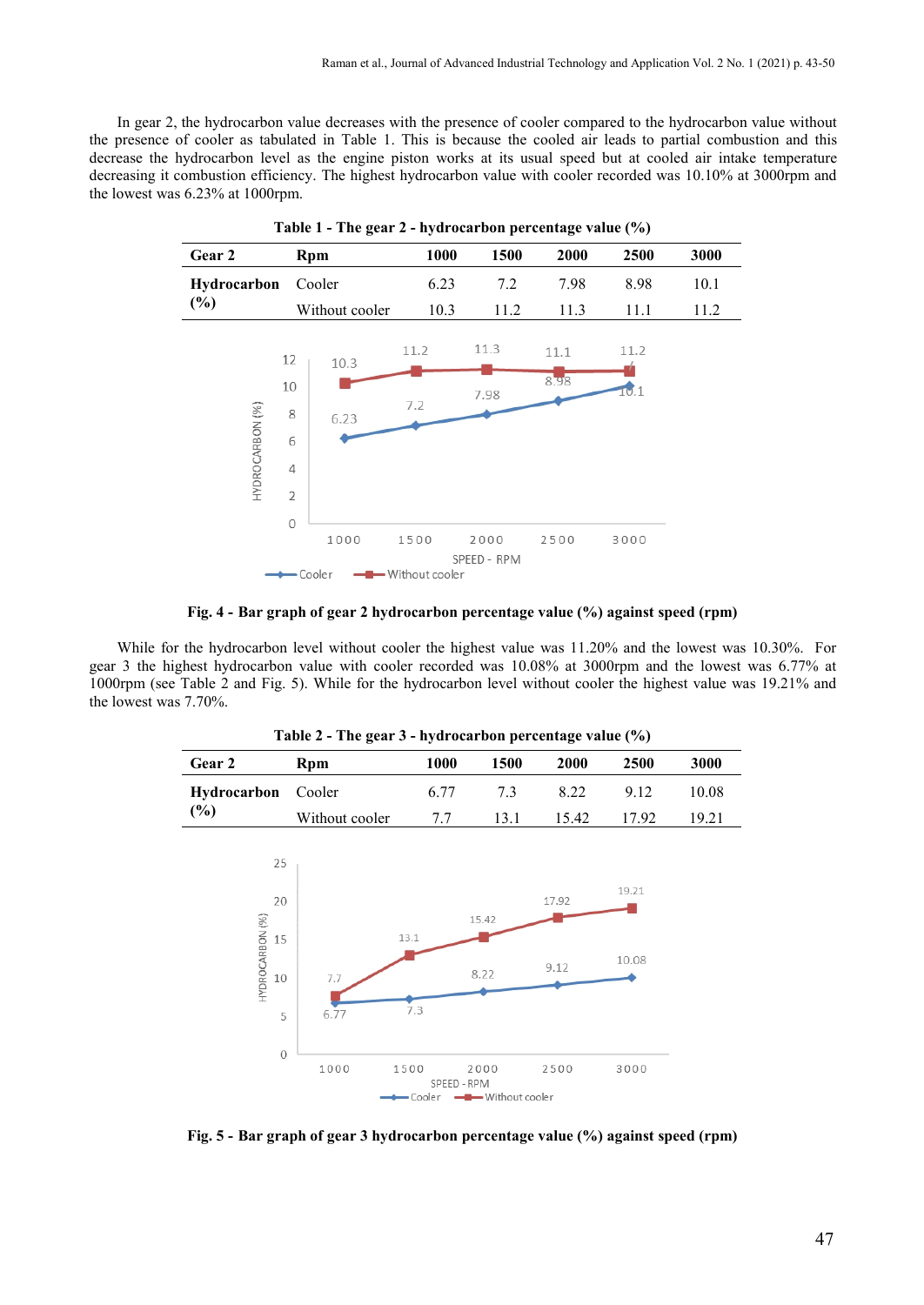The gear 4 value recorded shows, the best possible hydrocarbon value with heater recorded was 10.10% at 3000rpm and the lowest used to be 6.23% at 1000rpm. While for the hydrocarbon level without heater the highest value was 10.90% and the lowest was 7.60% (see Table 3 and Fig. 6).



**Table 3 - The gear 4 - hydrocarbon percentage value (%)**



#### **3.2 Carbon Dioxide Percentage Value**

For the gear 2, higher engine speed and cooled air intake temperature because lower combustion rate that subsequently will produce less carbon dioxide. The highest carbon dioxide with cooler recorded was 10.21% at 3000rpm and the lowest was 6.02% at 1000rpm. While for the carbon dioxide level without cooler the highest value recorded was 11.55% and the lowest was 8.76% (see Table 4 and Fig. 7).

| Gear 2                          |                | 1000  | - 17<br>1500                   | 2000  | 2500  | 3000  |
|---------------------------------|----------------|-------|--------------------------------|-------|-------|-------|
|                                 | Rpm            |       |                                |       |       |       |
| Carbon                          | Cooler         | 6.02  | 7.89                           | 8.88  | 9.11  | 10.21 |
| dioxide $(\% )$                 | Without cooler | 8.76  | 10.82                          | 11.31 | 11.48 | 11.55 |
| 25                              |                | 10.82 | 11.31                          | 11.48 | 11.55 |       |
| 20<br>15<br>CO <sub>2</sub> (%) | 8.76           |       | 8.88                           | 9.11  | 10.21 |       |
| 10                              | 6.02<br>5      | 7.89  |                                |       |       |       |
| $\overline{O}$                  | 1000           | 1500  | 2000                           | 2500  | 3000  |       |
|                                 | Cooler         |       | SPEED (RPM)<br>-Without cooler |       |       |       |

**Table 4 - The gear 2 carbon dioxide percentage value (%)**

**Fig. 7 - Bar graph of gear 2 carbon dioxide percentage value (%) against speed (rpm)**

Meanwhile in gear 3, the carbon dioxide value reaches the value 9.88% at 2000rpm and lowest value 7.23% at 1500rpm. For the value without the cooler, the highestvalue obtained was 11.2% at 1000rpm and the lowest value was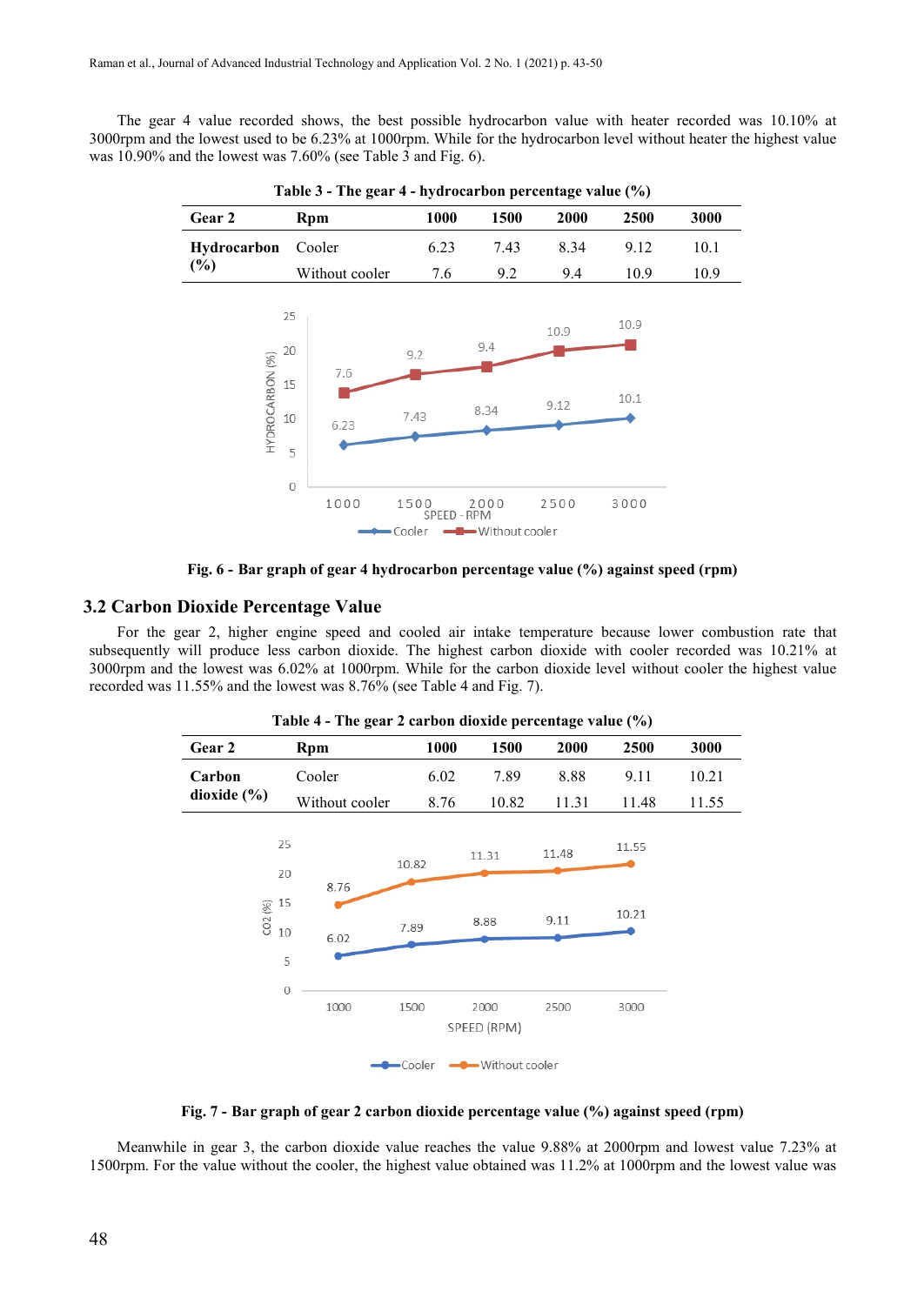11.03% at 1500rpm. The increasing gear (load) influences the percentage value of the carbon dioxide (see Table 5 and Fig. 8)

| Table 5 - The gear 3 carbon dioxide percentage value (%) |                |                |                     |                |       |       |       |
|----------------------------------------------------------|----------------|----------------|---------------------|----------------|-------|-------|-------|
| Gear 3                                                   |                | Rpm            | 1000                | 1500           | 2000  | 2500  | 3000  |
| Carbon                                                   |                | Cooler         | 7.44                | 7.23           | 9.88  | 10.56 | 10.88 |
| dioxide (%)                                              |                | Without cooler | 11.3                | 11.2           | 10.9  | 11    | 11    |
|                                                          | 12             | 11.03          | 11.2                | 10.9           | 11    | 11    |       |
|                                                          | 10             |                |                     |                | 10.56 | 10.88 |       |
|                                                          | 8              |                |                     | 9.88           |       |       |       |
| CO2 (%)                                                  | 6              | 7.44           | 7.23                |                |       |       |       |
|                                                          | 4              |                |                     |                |       |       |       |
|                                                          | $\overline{2}$ |                |                     |                |       |       |       |
|                                                          | $\overline{O}$ |                |                     |                |       |       |       |
|                                                          |                | 1000           | 1500<br>SPEED (RPM) | 2000           | 2500  | 3000  |       |
|                                                          |                |                | Cooler              | Without cooler |       |       |       |

#### **Fig. 8 - Bar graph of gear 3 carbon dioxide percentage value (%) against speed (rpm)**

The final gear, gear 4 recorded its peak value which is 10.98% at 3000rpm (see Table 6 and Fig. 9). At the initial stage 1000rpm, the carbon dioxide degree recorded lowest in both conditions which was 7.02% with cooler and 11.33% without cooler.

| Gear 4          | Rpm                    | 1000        | 1500            | 2000  | 2500  | 3000  |
|-----------------|------------------------|-------------|-----------------|-------|-------|-------|
| Carbon          | Cooler                 | 7.02        | 7.88            | 8.98  | 9.12  | 10.98 |
| dioxide $(\% )$ | Without cooler         | 11.33       | 11.76           | 11.83 | 11.7  | 11.68 |
|                 | 14<br>11.33<br>12      | 11.76       | 11.83           | 11.7  | 11.68 |       |
| CO2 (%)         | 10<br>7.02<br>8        | 7.88        | 8.98            | 9.12  | 10.98 |       |
|                 | 6<br>4                 |             |                 |       |       |       |
|                 | $\overline{2}$         |             |                 |       |       |       |
|                 | $\overline{0}$<br>1000 | 1500        | 2000            | 2500  | 3000  |       |
|                 |                        | SPEED (RPM) |                 |       |       |       |
|                 |                        | •Cooler     | -Without cooler |       |       |       |

**Table 6 - The gear 4 carbon dioxide percentage value (%)**

**Fig. 8 - Bar graph of gear 4 carbon dioxide percentage value (%) against speed (rpm)**